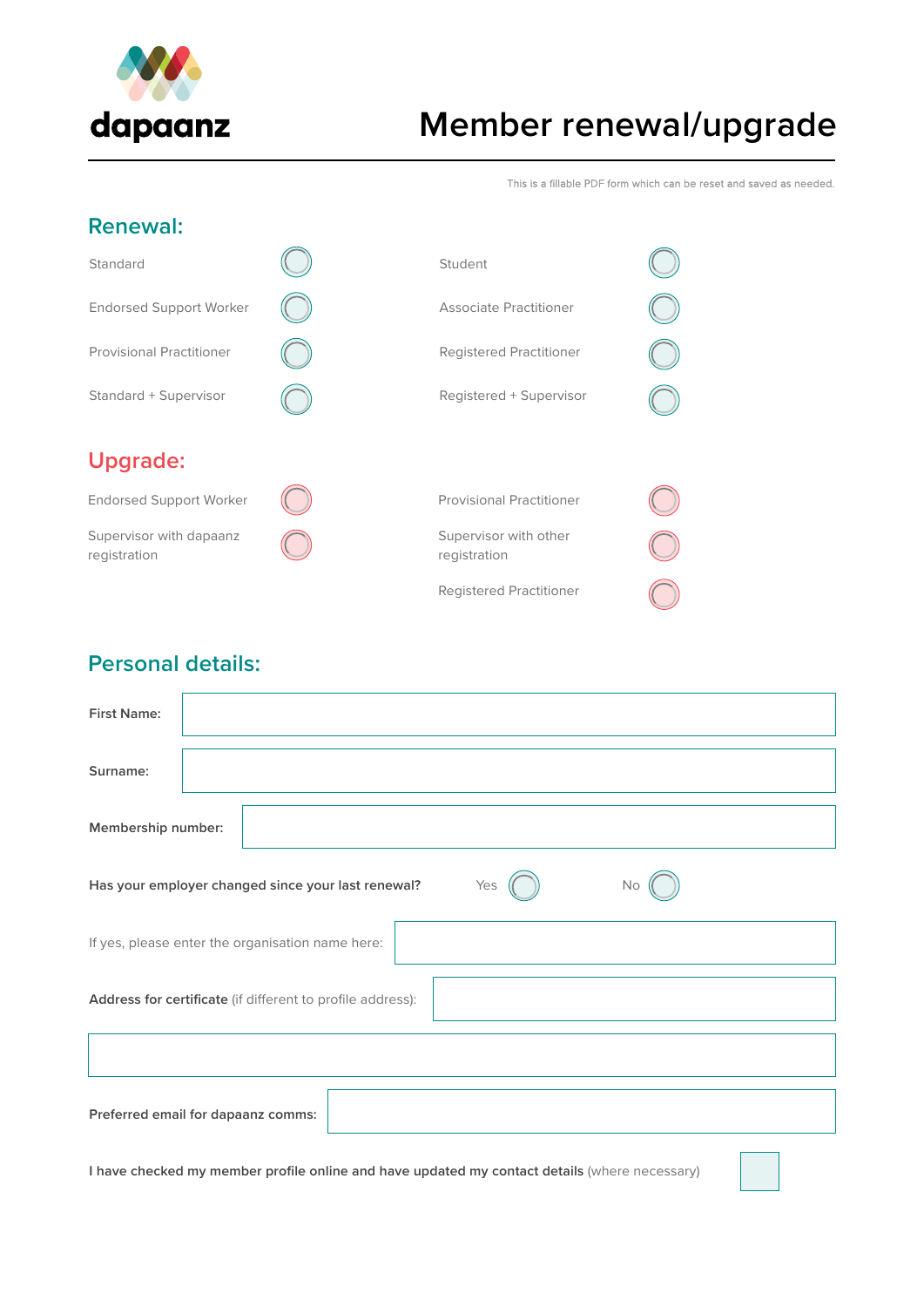# **Criminal Conviction, Complaints, and Disciplinary Disclosure**

To reduce risk for clients, applicants are required to disclose any prior, current or pending complaints about professional practice and disciplinary actions against them, and convictions that fall outside of the [Clean Slate](https://www.legislation.govt.nz/act/public/2004/0036/latest/DLM280899.html)  [Legislation.](https://www.legislation.govt.nz/act/public/2004/0036/latest/DLM280899.html) Note: If you have convictions to declare - please also include a brief description of what you have done to address the offending.

| Have you been convicted of a criminal offence since your<br>last application/renewal?                          | Yes |  |
|----------------------------------------------------------------------------------------------------------------|-----|--|
| Have there been any complaints about your professional<br>practice upheld since your last application/renewal? | Yes |  |
| Have you been subject to disciplinary action from your<br>employer since your last application/renewal?        | Yes |  |

If you answered yes to any of the questions above, please provide further details below (in less than 500 characters)

## **Checklist of additional requirements**

**For all renewing members** (except Standard members)

| I attach my completed CPD log                                  | I attach the Letter of Support from my Line Manager |  |
|----------------------------------------------------------------|-----------------------------------------------------|--|
| I would like a badge/insert<br>(registered practitioners only) | attach the Supervisor Assessment form               |  |
| I attach any relevant disclosure<br>documentation              |                                                     |  |

## **For upgrading members**

#### **Provisional or Registered Practitioner:**

**I attach evidence of my qualifications in support of my registration**

#### **Supervisor:**

**I attach a copy of Supervision Training**

**I attach my Supervisor's Assessment form** 

#### **I attach evidence of professional registration\*** (\*if I have not been a dapaanz-registered practitioner for a minimum of two years)